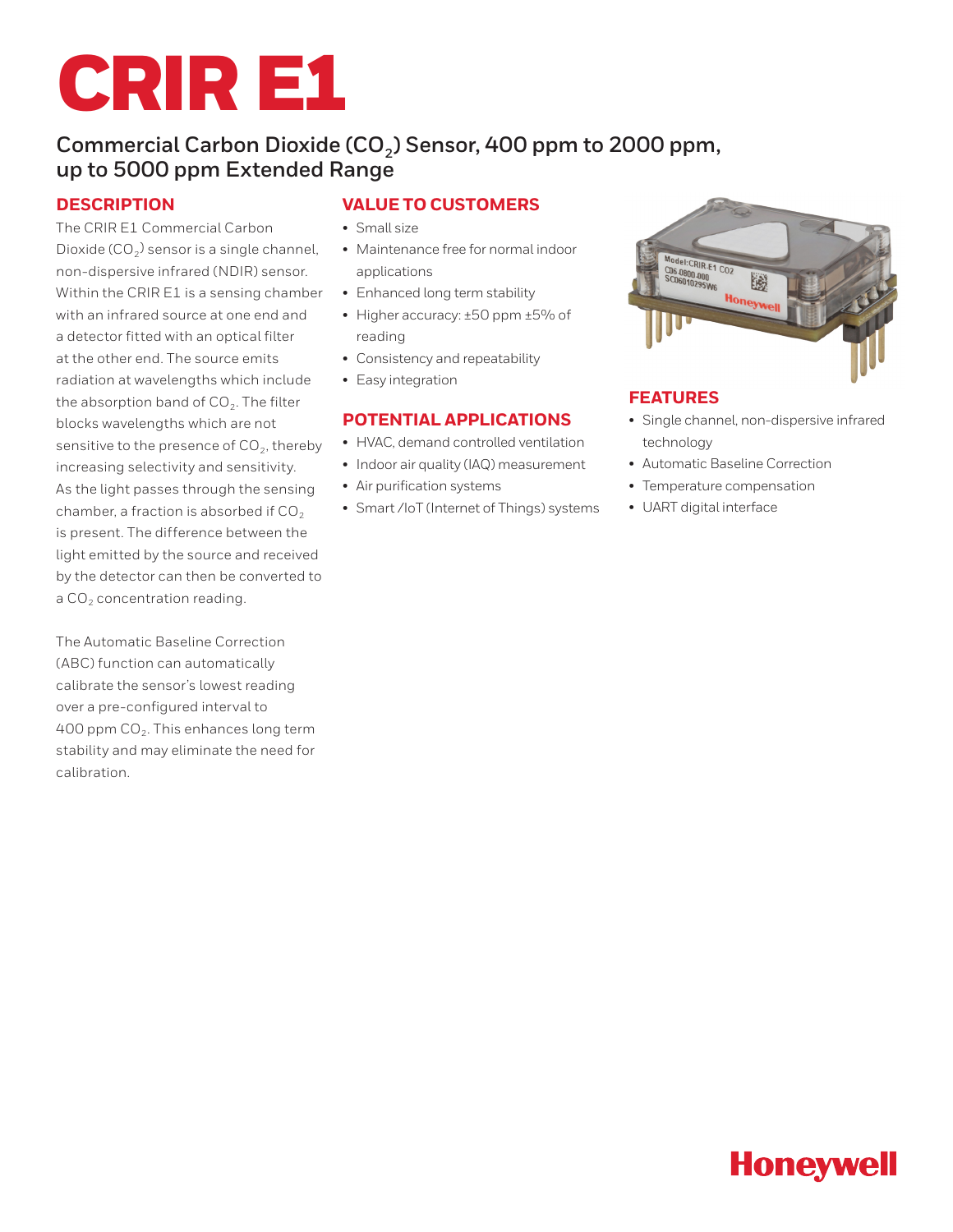# COMMERCIAL CARBON DIOXIDE SENSOR, 400 PPM TO 2000 PPM CRIR E1

| <b>TABLE 1. SPECIFICATIONS</b>    |                                                                                                                               |  |
|-----------------------------------|-------------------------------------------------------------------------------------------------------------------------------|--|
| <b>CHARACTERISTIC</b>             | <b>PARAMETER</b>                                                                                                              |  |
| Target gas                        | carbon dioxide $(CO2)$                                                                                                        |  |
| Operating principle               | non-dispersive infrared (NDIR)                                                                                                |  |
| Standard range <sup>1,2</sup>     | 400 ppm to 2000 ppm, up to 5000 ppm extended range                                                                            |  |
| Measurement interval              | 4s                                                                                                                            |  |
| Accuracy <sup>3</sup>             | ±50 ppm ±5% of reading                                                                                                        |  |
| Typical response time $(T_{90})$  | $\leq$ 120 $s$                                                                                                                |  |
| Sensor warm-up time               | 3 min typical                                                                                                                 |  |
| Repeatability                     | $>97\%$                                                                                                                       |  |
| Operating voltage                 | 4.5 V to 5.5 V unprotected against surges and reverse connection                                                              |  |
| Power consumption                 | 300 mA peak, 30 mA average                                                                                                    |  |
| Alarm output, open collector      | 1000 ppm/800 ppm normal state is conducting max 100 mA.<br>Transistor open at $CO2$ high or at sensor failure (see Figure 1). |  |
| Serial communication <sup>5</sup> | UART, Modbus protocol                                                                                                         |  |
| Operating temperature range       | 0°C to 50°C                                                                                                                   |  |
| Storage temperature range         | $-40^{\circ}$ C to $70^{\circ}$ C                                                                                             |  |
| Operating humidity                | 0%RH to 90%RH non-condensed                                                                                                   |  |
| Expected operating life           | 10 years                                                                                                                      |  |
| Maintenance <sup>6</sup>          | maintenance-free for normal indoor applications                                                                               |  |
| Weight                            | 8 <sub>q</sub>                                                                                                                |  |
| <b>Dimensions</b>                 | 33 mm x 22 mm X 11,2 mm (tolerance ±0,5 mm)                                                                                   |  |

 $1$  The CRIR E1 is designed to measure CO<sub>2</sub> in the range of 400 ppm to 2000 ppm with the accuracy specified in Table 1; however, exposure to concentrations below 400 ppm may result in incorrect operation of the ABC algorithm and should be avoided when the ABC is ON.

<sup>2</sup> The CRIR E1 provides readings via UART in the extended range; however, the accuracy is reduced.

<sup>3</sup> In normal IAQ applications, the sensor accuracy is defined after a minimum of three ABC periods of continuous operation.

- <sup>4</sup> The sensor accuracy is specified over the operating temperature range and referenced to certified calibration mixtures. Uncertainty of calibration gas mixtures (±1% currently) is to be added to the specified accuracy for absolute measurements.
- <sup>5</sup> See the CRIR E1 User Guide for Modbus address and parameter definitions.
- <sup>6</sup> The CRIR E1 normally does not require maintenance in IAQ applications; however, for some industrial applications, maintenance may be required.

### **FIGURE 1. ALARM STATE DIAGRAM**

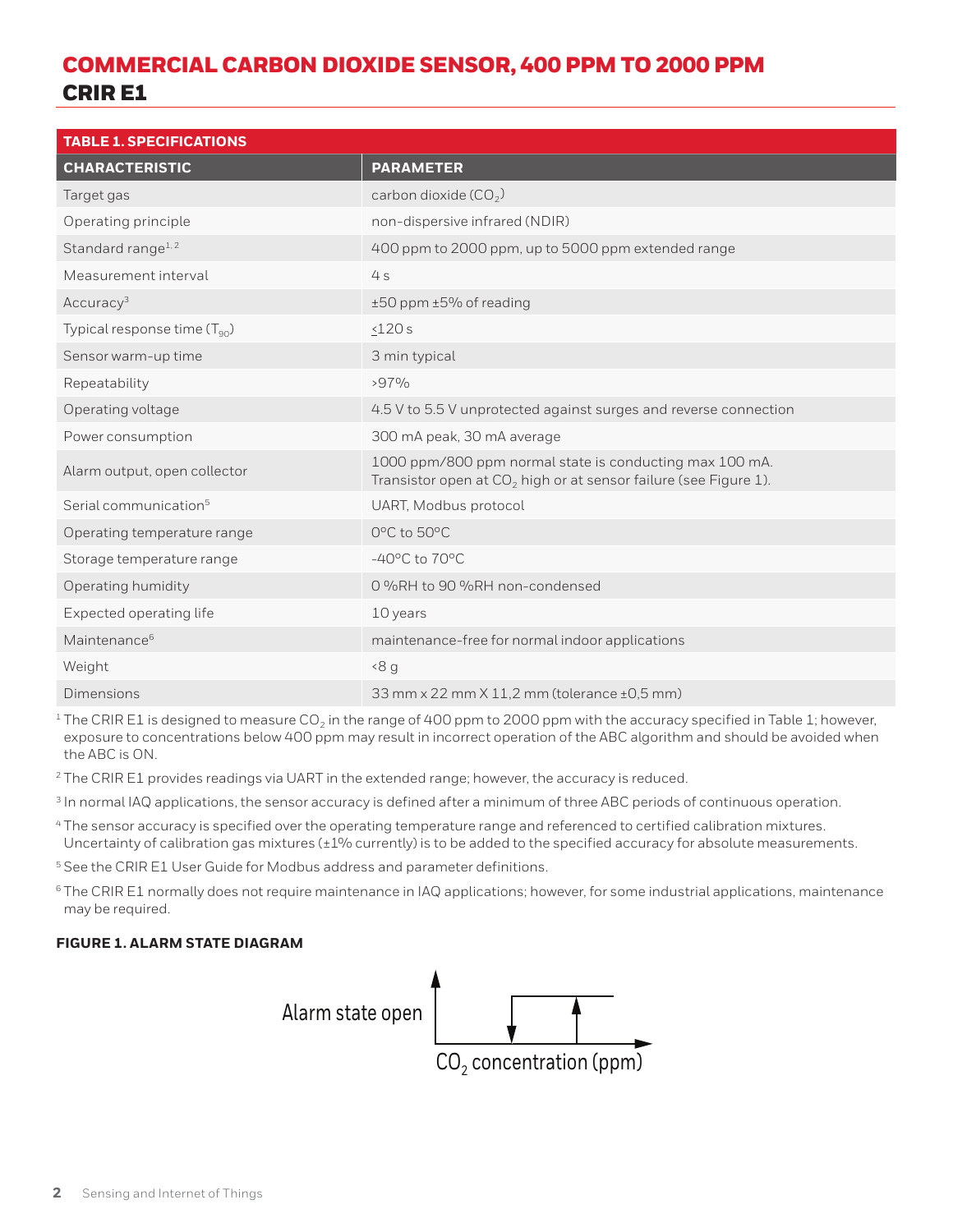# COMMERCIAL CARBON DIOXIDE SENSOR, 400 PPM TO 2000 PPM CRIR E1

### **FIGURE 2. MOUNTING DIMENSIONS (FOR REFERENCE ONLY: MM)**



| <b>TABLE 2. PINOUT</b>      |                                         |  |
|-----------------------------|-----------------------------------------|--|
| <b>PIN</b><br><b>NUMBER</b> | <b>FUNCTION</b>                         |  |
| $\mathbf{1}$                | DAC (See CRIR E1 User Manual)           |  |
| $\mathcal{P}$               | UART RXD                                |  |
| 3                           | <b>UART TXD</b>                         |  |
| 4                           | UART R/T                                |  |
| 5                           | bCAL_in/CAL_in                          |  |
| 6                           | PWM output (See CRIR E1 User<br>Manual) |  |
| 7                           | Alarm output                            |  |
| 8                           | <b>GND</b>                              |  |
| 9                           | Vin $(4.5 V to 5.5 V)$                  |  |







| <b>TABLE 3. ORDER GUIDE</b> |                                                                                              |  |
|-----------------------------|----------------------------------------------------------------------------------------------|--|
| <b>CATALOG LISTING</b>      | <b>DESCRIPTION</b>                                                                           |  |
| C06-0800-000                | CRIR E1 Commercial Carbon Dioxide Sensor, 400 ppm to 2000 ppm, up to 5000 ppm extended range |  |